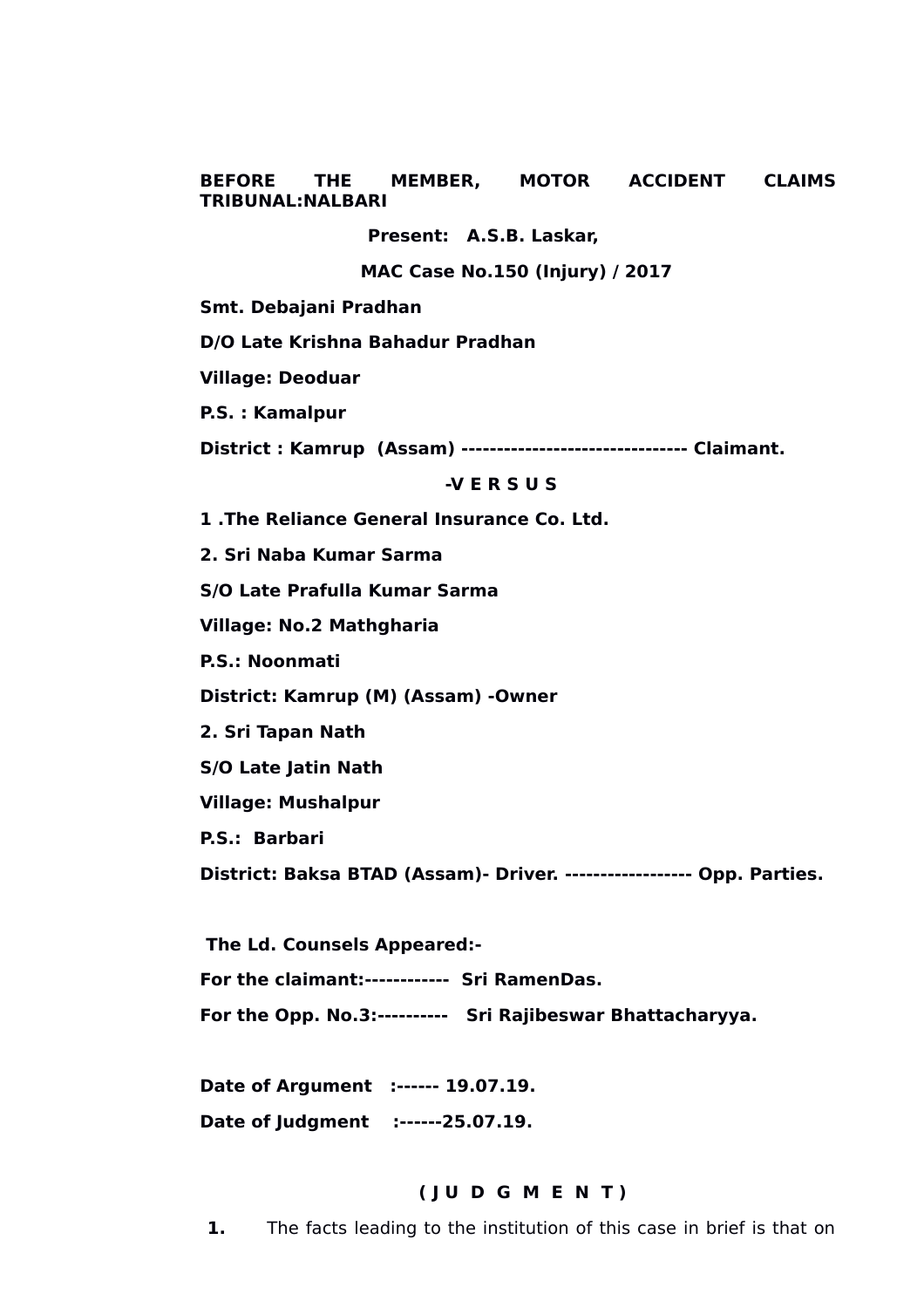11.11.2008, at about 4.30 p.m, the claimant met with a road traffic accident on the NH 31 while the offending vehicle bearing registration No. AS-01-Z/3946 which was driven rashly and negligently and knocked her. In the accident, the claimant sustained injuries and she was taken to the GMCH, Guwahati. Subsequently the claimant was also treated in other hospitals.

**2.** Narrating the above stated facts in detail, the claimant instituted this case impleading the owner, rider and the insurer of the offending vehicle as opposite parties claiming compensation amounting to Rs.500000/-

**3.** On receipt of the claim petition, same was admitted and notices were issued upon the opposite parties, but none except the opposite party No.1 made their appearance and contested the case. In its written statement, the opposite party No.1, the Reliance General insurance Company Ltd. challenged the maintainability of the case. The Company contended that the claims made by the claimant are frivolous. The Company also denied the averments made by the claimant and prayed for strict proof of the same.

5. Thereafter, going through the pleadings and hearing the parties, the following issues were framed by my ld. Predecessor-in-office:-

## **Issues**

(i) Whether the claimant got injury on 11.11.2008 at about 4.30 p.m at Deoduar on 31 NH Way due to rash and negligent driving of the driver of the offending vehicle No. AS-01-Z/3946 (Bus) ?

(ii) Whether the claimant is entitled to get any compensation as prayed for, and if so, to what extent and from whom?

(iii) To what other relief or reliefs the claimant is entitled to?

## **Decision & Reasons Thereof**

6. In this case neither party adduced their evidence. Though the claim petition was filed u/s 166/140 of the M.V. Act the claimant herself remained absent and abstained from adducing any evidence. In the absence of any evidence, I find nothing to hold that the accident as alleged had occurred due to rash and negligent driving by the rider of the